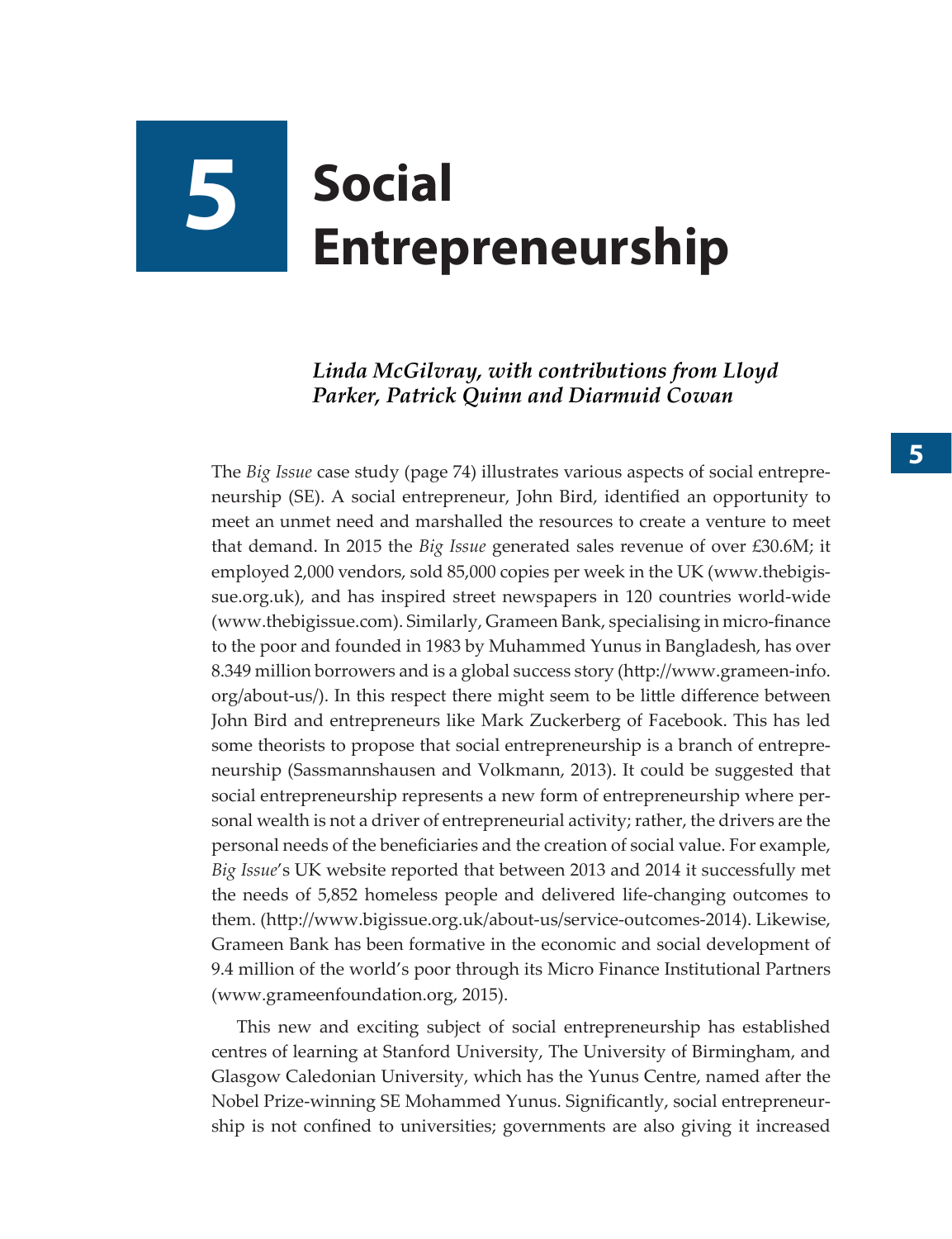attention (Zeyen *et al.*, 2013) and have tried to encourage the practice through economic and social policy initiatives, examples of which are President Obama's launch of the Office of Social Innovation ([www.genesysworks.org,](http://www.genesysworks.org/) 2015) and the UK's Social Investment Roadmap ([Gov.uk](https://www.gov.uk/government/news/investing-in-social-enterprise-government-publishes-policy-roadmap), 2014). With social entrepreneurship holding an increasingly important stake in the UK economy, indicated by 4.2% of the UK population involved in socially entrepreneurial activity (SEFORIS, 2014), discussion about its practice is essential to scholars and practitioners alike.

This chapter will consider social entrepreneurship and will focus on the similarities and differences between social entrepreneurship and such commercial activities as corporate social responsibility (CSR). It will also spotlight some of the challenges facing academics and practitioners alike when attempting to define SE.

### **Case study: Big Issue**

John Bird was a founder of the *Big Issue*, a magazine set up in 1991 to deal with the impact of homelessness. The magazine is sold by homeless people, who buy it from the publisher and sell it to consumers. The price of the publication is split between the *Big Issue* magazine, which is a social enterprise (a not-for-personal-profit business), and the vendor. The organization's funding comes from income earned from sales of the magazine and from advertising revenue, just like many other publications [\(http://www.bigissue.org.uk/](http://www.bigissue.org.uk/news/2014/october/6/setting-record-straight) [news/2014/october/6/setting-record-straight](http://www.bigissue.org.uk/news/2014/october/6/setting-record-straight)). Generating profit is a goal, but surpluses are used for social benefit rather than for private gain. In other words, profits from the *Big Issue* are used to generate social value. The social aim of the *Big Issue* is to counter the effects of homelessness and to deal with social exclusion, which is defined as a state of deprivation, characterised by a lack of social and economic opportunities. John Bird seized the opportunity to use a traditional business model to create positive outcomes for homeless people, without thought of personal financial gain. A candid account by John Bird about his motivation to social entrepreneurship and the inception of the *Big Issue* can be viewed at [https://www.youtube.com/watch?v=XTc2Cq6f2BQ.](https://www.youtube.com/watch?v=XTc2Cq6f2BQ)

## **Defining social entrepreneurship**

Entrepreneurship can be considered a practice, a process and a concept, and social entrepreneurship is no different. Social entrepreneurship is the term used to describe the pursuit of an opportunity to deliver social value. According to Dees (2001:p. 2), "social entrepreneurs are one species of the genus entrepreneur", and the two terms are indeed closely related. The similarities between them are clear from their respective definitions. Timmons & Spinelli (1994) put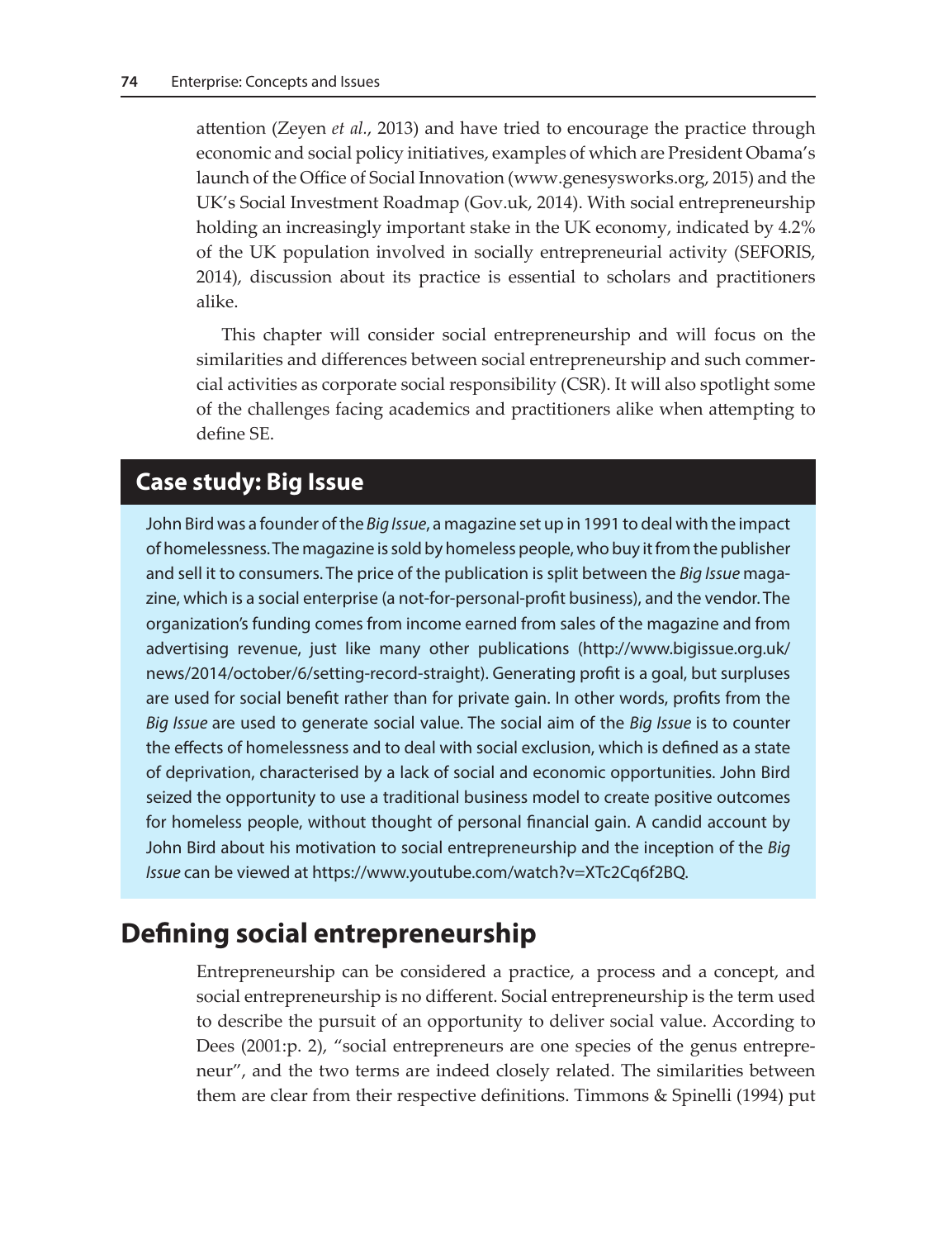forward the notion of the entrepreneurial firm, which is, amongst other things, opportunity- and growth-focused and sustainable, which is remarkably similar to Dees' definition of SE. The distinguishing characteristic of social entrepreneurship revealed by analysing Timmons' and Dees' definitions is the role of the SE as a social change agent, and ultimately as a creator of social value.

| Timmons (1994: p. 6)                   | Dees (2001: p. 4)                                        |
|----------------------------------------|----------------------------------------------------------|
| Definition of entrepreneurship         | Definition of social entrepreneurship                    |
| "creating and seizing an opportunity   | "Social entrepreneurs play the role of change agents in  |
| and pursuing it regardless of the      | the social sector, by:                                   |
| resources currently controlledit       | - Adopting a mission to create and sustain social value  |
| is a human creative act it usually     | - Recognizing and relentlessly pursuing new              |
| requires a vision it involves building | opportunities to serve that mission;                     |
| a team of sensing opportunities and    | - Engaging in a process of continuous innovation,        |
| finding and marshalling resources and  | adaptation, and learning;                                |
| ensuring the venture does not run out  | - Acting boldly without being limited by resources       |
| of money.                              | currently in hand; and                                   |
|                                        | - Exhibiting a heightened sense of accountability to the |
|                                        | constituencies served and for the outcomes created."     |

**Table 5.1:** Comparison of definitions of entrepreneurship and social entrepreneurship

Most notable theories of entrepreneurship, including Knight (1921), Schumpeter (1942), Kirzner (1979), Meredith *et al*. (1982), and Timmons and Spinelli (2007), theorise entrepreneurship in ways that sit comfortably with SE. Notably, the creation of the *Big Issue* by John Bird shows that social entrepreneurs exhibit some or all of the character traits mentioned by theorists like Knight, Kirzner, and Meredith and Neck, as well as having an opportunity focus and the ability to effect significant social and economic change, mentioned by Timmons and Spinelli and Schumpeter.

This has led theorists such as Kraus *et al.* (2014) to posit that a key challenge affecting the study of social entrepreneurship is distinguishing it from other types of commercial and charitable activity.

#### **Exercise**

Research the Grameen bank and review its activities. How does its business model differ from a typical high street bank?